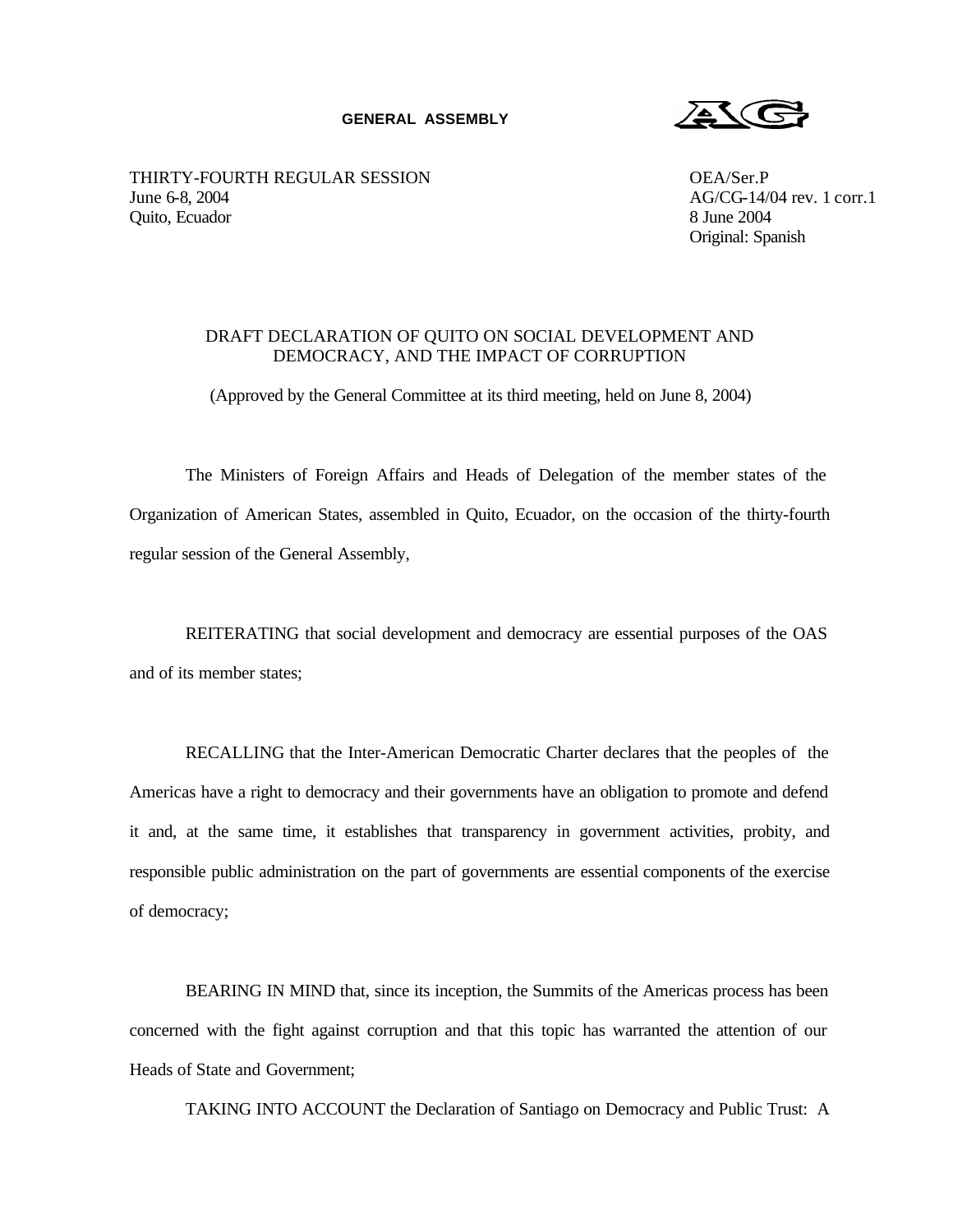New Commitment to Good Governance for the Americas [AG/DEC. 31 (XXXIII-O/03)] and resolution AG/RES. 1960 (XXXIII-O/03), "Program for Democratic Governance in the Americas";

UNDERSCORING the Declaration on Security in the Americas, in which corruption is recognized, from a multidimensional perspective, as a new threat to the security of states that undermines public and private institutions and public trust, causes grave economic damage, impairs stability, erodes the rule of law, and weakens governmental capacity to respond to other threats to security;

RECALLING the mandate set forth in the Declaration of Nuevo León, adopted by the Special Summit of the Americas, which establishes a commitment to join efforts within the framework of the Inter-American Convention against Corruption, particularly by strengthening the Follow-up Mechanism for Implementation of that Convention;

REAFFIRMING our determination to continue to implement the Plans of Action of the Summits of the Americas as well as the commitments undertaken in the Declaration of the Millennium Summit;

RECALLING that the United Nations Convention against Corruption (Mérida Convention) indicates that corruption is no longer a local matter but a transnational phenomenon that affects all societies and economies, making international cooperation to prevent and control it essential;

RECALLING ALSO that the Mérida Convention affirms that cases of corruption involve vast quantities of assets, which may constitute a substantial proportion of the resources of states, and that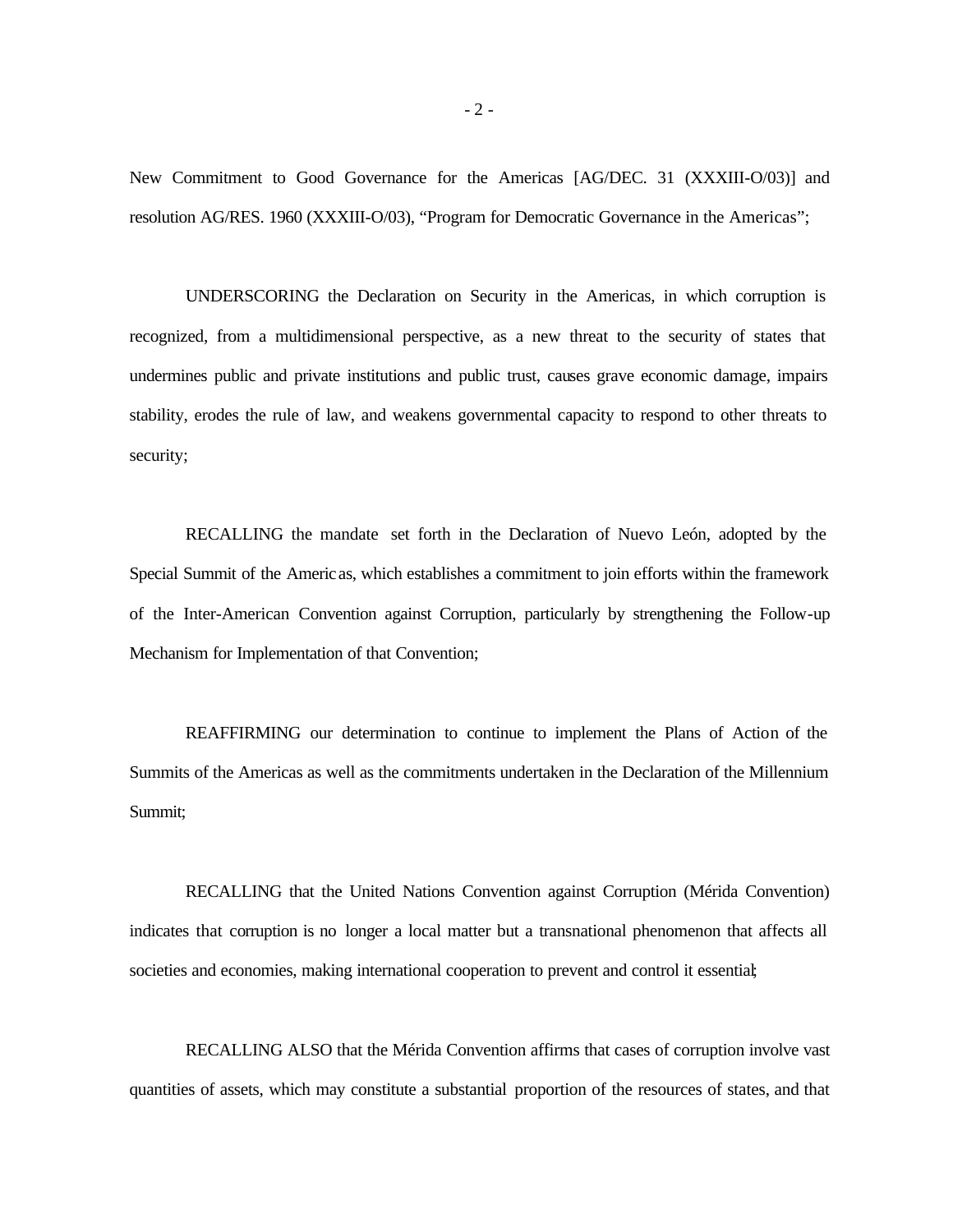threaten the political stability and sustainable development of those states;

CONVINCED that multilateralism and cooperation among sovereign states play an important role in supporting national efforts to consolidate democracy, promote social development, and fight corruption;

RECOGNIZING that external debt relief may be a critical factor in freeing resources that can be directed to activities that promote social investment of states and strengthen democracy;

## RECOGNIZING:

That the Inter-American Convention against Corruption is the most important inter-American legal instrument for fighting corruption, in that it establishes indispensable means of cooperation in the fight against this scourge and thus promotes international actions to prevent, detect, and punish it;

The efforts made by member states to honor the commitments undertaken in the Inter-American Convention against Corruption, and their participation in the Follow-up Mechanism to that Convention; and

The importance of the "Conclusions and Recommendations concerning Specific Measures for Strengthening the Follow-up Mechanism for Implementation of the Inter-American Convention against Corruption (MESICIC), adopted by the First Conference of the States Parties to the Mechanism, held at OAS headquarters on April 1 and 2, 2004; and

UNDERSCORING the recent adoption of the Mérida Convention as an effective and modern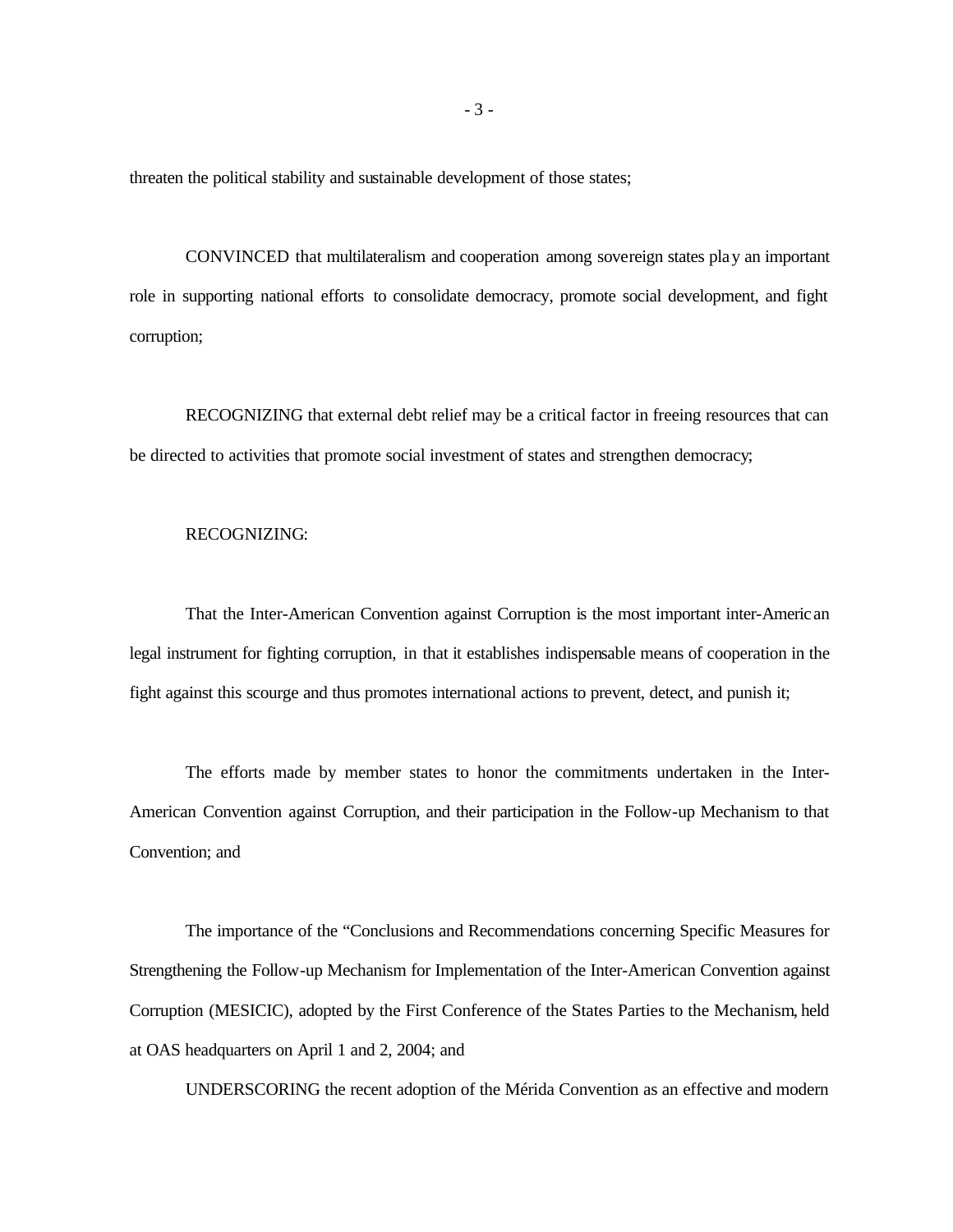instrument for fighting corruption, particularly because it establishes the obligation of the States Parties to adopt preventive measures and to criminalize a wide range of acts of corruption; to extend to one another the broadest possible cooperation with respect to extradition and mutual legal assistance, pursuant to national legislation and applicable international norms, and confiscation of the proceeds of crime; to provide technical assistance and create a mechanism for returning proceeds of acts of corruption to their legitimate owners; and making an appeal for its prompt ratification to ensure its entry into force and the implementation of its mechanisms,

## DECLARE:

1. That development, democracy, and the fight against corruption are closely interrelated topics and, as such, should be addressed in a balanced and integrated way by our countries.

2. That the world phenomenon of corruption constitutes a serious obstacle to the social development of our peoples and has warranted the attention of our Heads of State and Government in the Summits of the Americas. In that regard, we reaffirm our commitment to fight corruption, which jeopardizes democracy and democratic governance, weakens institutions, undermines economic and social development and the fight against poverty, erodes public trust, and disrupts political stability.

3. That they commit, in the framework of applicable national and international law, to deny safe haven to corrupt officials, to those who corrupt them, and the proceeds of corruption; and to cooperate in their extradition as well as in the recovery and return of those proceeds of corruption to their legitimate owners and enhance regional mechanisms for mutual legal assistance in criminal matters.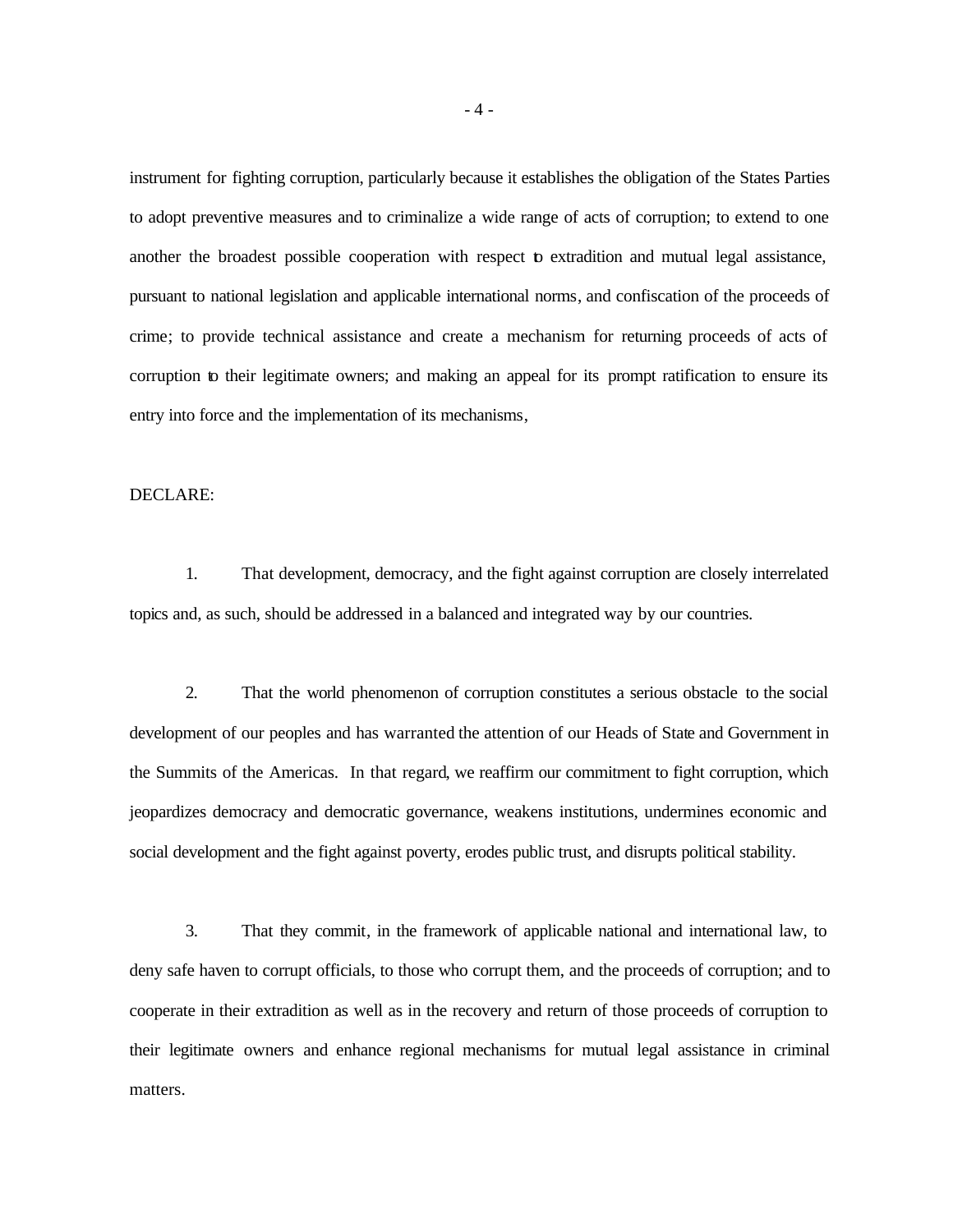4. Our concern regarding corrupt, illegal, and fraudulent practices in the management of some national and transnational enterprises, which may have a negative impact on economies, in particular those of developing countries, and on their producers and consumers.

5. That we reaffirm our pledge to intensify our efforts to combat corruption and other unethical practices in the public and/or private sectors, strengthening a culture of transparency and ensuring more efficient public management.

6. Their willingness to promote the adoption, in accordance with fundamental principles of their domestic law, as may be necessary to enable competent authorities to return confiscated property to the requesting state, in the case of embezzlement of public funds or of laundering of embezzled public funds.

7. The importance of the international community making concerted efforts with the states of the Hemisphere to fight corruption and impunity, offering them the broadest cooperation in the framework of applicable treaties and laws so that those who have perpetrated acts of corruption from a position of political power against those states can be tried by their national courts and be answerable to them.

8. That political pluralism and sound political parties are essential elements of democracy. We underscore the importance of rules to ensure the transparency of party finances, to prevent corruption and the risk of undue influence and to encourage a high level of electoral participation.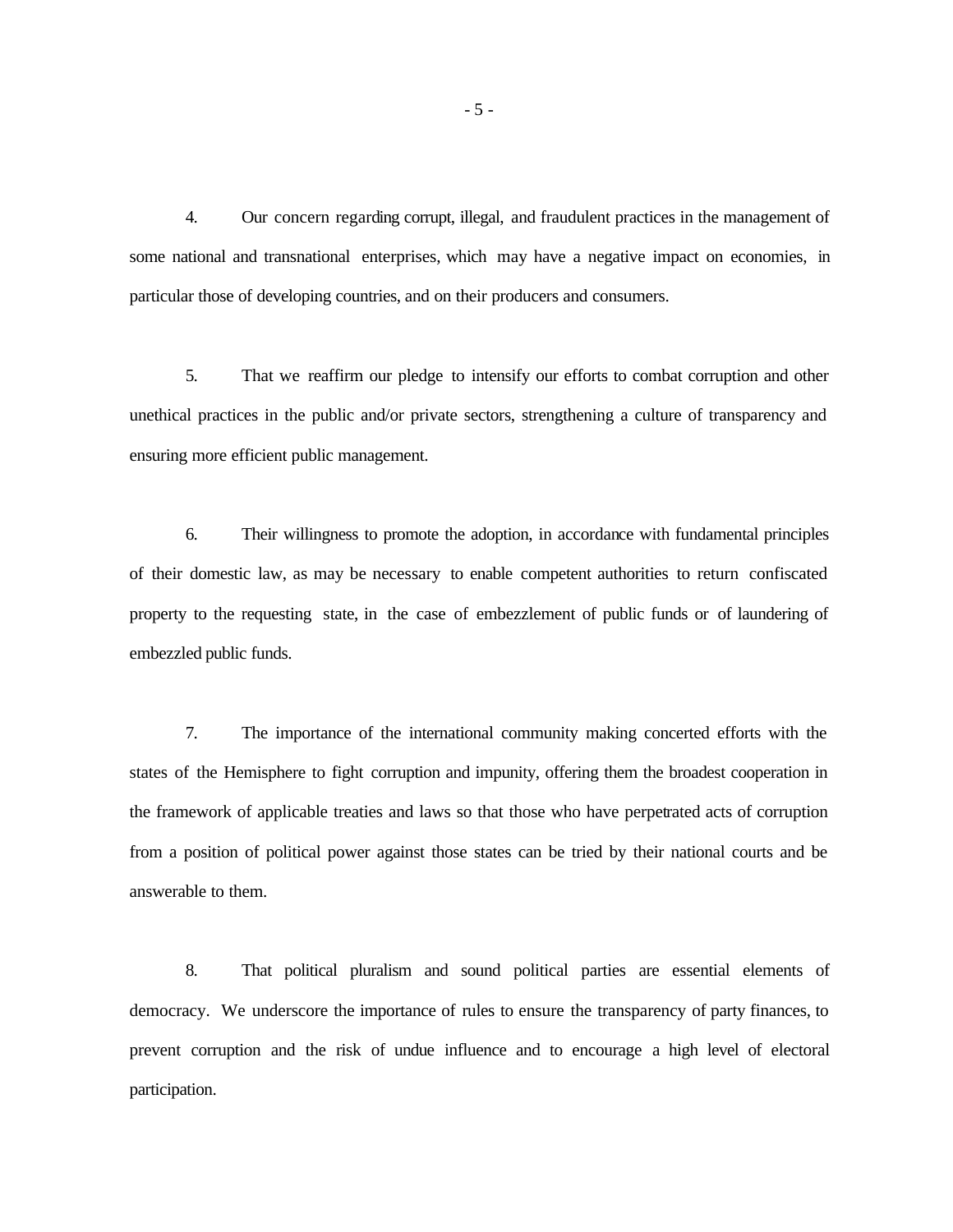9. That the prevention and eradication of corruption is a responsibility of all states and that they must cooperate with one another, with the support and involvement of individuals and groups outside the public sector, such as civil society, nongovernmental organizations, and community-based organizations, as well with the private sector, if their efforts in this area are to be effective.

10. That the fight against corruption should involve principles of proper management of public affairs and public property, fairness, responsibility and equality before the law, fundamental principles of due process of law in criminal proceedings and in civil or administrative proceedings to advocate property rights, and the need to safeguard integrity and to foster a culture of rejection of corruption.

11. That international cooperation against corruption should be respectful of the sovereignty and territorial integrity of states and the principle of nonintervention in domestic matters.

12. That the Inter-American Convention against Corruption is the framework for collective action and hemispheric cooperation in this field. We underscore our commitment to strengthen the Follow-up Mechanism for Implementation of the Inter-American Convention against Corruption (MESICIC), and in that connection we endorse the conclusions and recommendations of concrete measures to strengthen the MESICIC adopted by the First Conference of the States Parties thereto.

13. That they also underscore the importance of having the Conference of the States Parties to the Convention, to be held in Managua, Nicaragua on July 8 and 9, 2004, pursuant to the mandate of the Special Summit of the Americas, adopt additional concrete measures to increase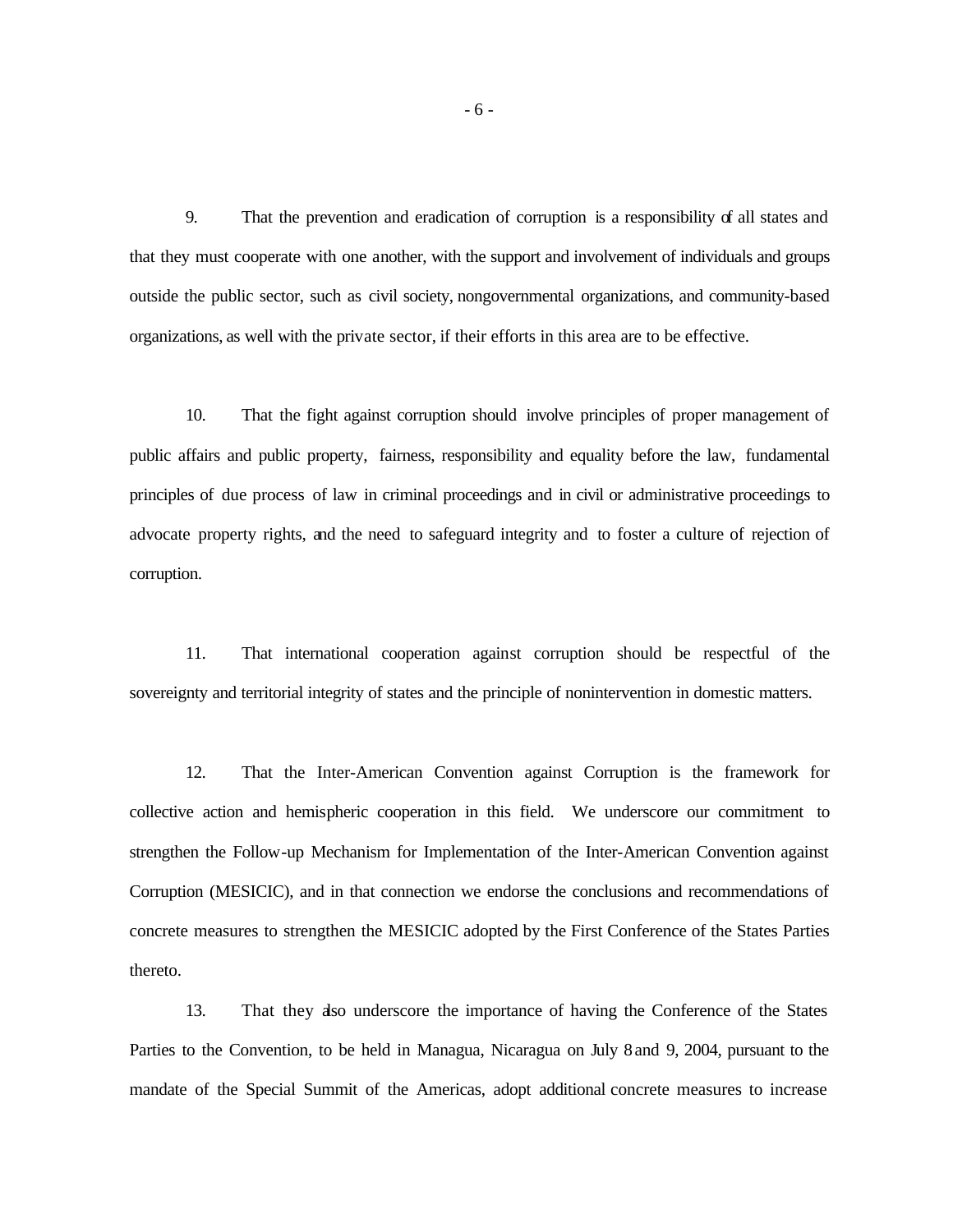transparency and combat corruption in the Hemisphere.

14. Their resolute support for implementation of the Inter-American Program to Combat Corruption and for the Inter-American Network for Cooperation against Corruption, established in the framework of the OAS.

15. That the media and the various actors in civil society must play a fundamental role in the prevention of and fight against corruption, in accordance with domestic law and applicable international norms. Responsible action on their part contributes to the culture of transparency, good governance, and democratic values.

16. That access to public information supports government transparency and contributes to preventing impunity by permitting the detection of acts of corruption. We pledge to promote additional measures to enhance government transparency.

17. That the strengthening of and respect for the rule of law, the defense of human rights and fundamental freedoms, economic progress, well-being and social justice, transparency and accountability in public affairs, the promotion of diverse forms of participation by our citizens, and the development of opportunities for all are fundamental to promote and consolidate representative democracy.

18. Their commitment to move forward toward overcoming poverty, hunger, and social inequality and toward the development of the Inter-American Program against Poverty, through the recently strengthened Inter-American Committee on Social Development.